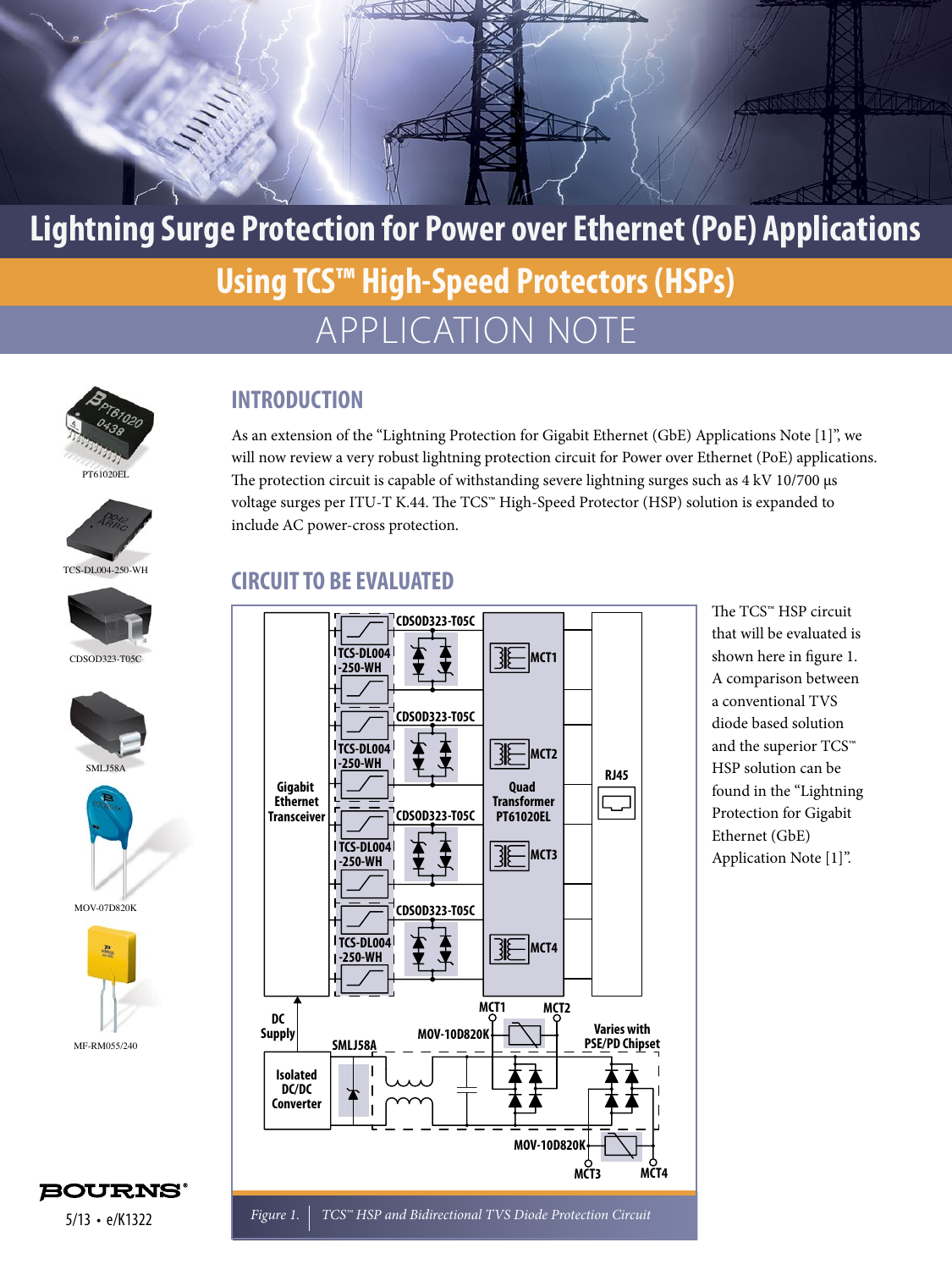







CDSOD323-T05C





MOV-07D820K



#### **CHARACTERIZATION OF DEVICES**

Before we evaluate the performance of this PoE protection solution, it would be beneficial to characterize each component of the solution and understand how it performs under surge conditions.

#### **ETHERNET TRANSFORMERS**

Ethernet transformers may be designed and used as Lighting Isolation Transformers (LITs), which mitigate limited duration overvoltage and overcurrent.

Figure 2 below illustrates such an effect of two Bourns® PoE transformers (SM51589L and PT61020L). Each Ethernet transformer was surged with a 100 A, 8/20 μs combination wave (per Telcordia® GR-1089-CORE Issue 6), the worst case maximum secondary surge current was measured with the secondary winding shorted. Notice the reduced secondary peak current, and also the shorter surge current duration.



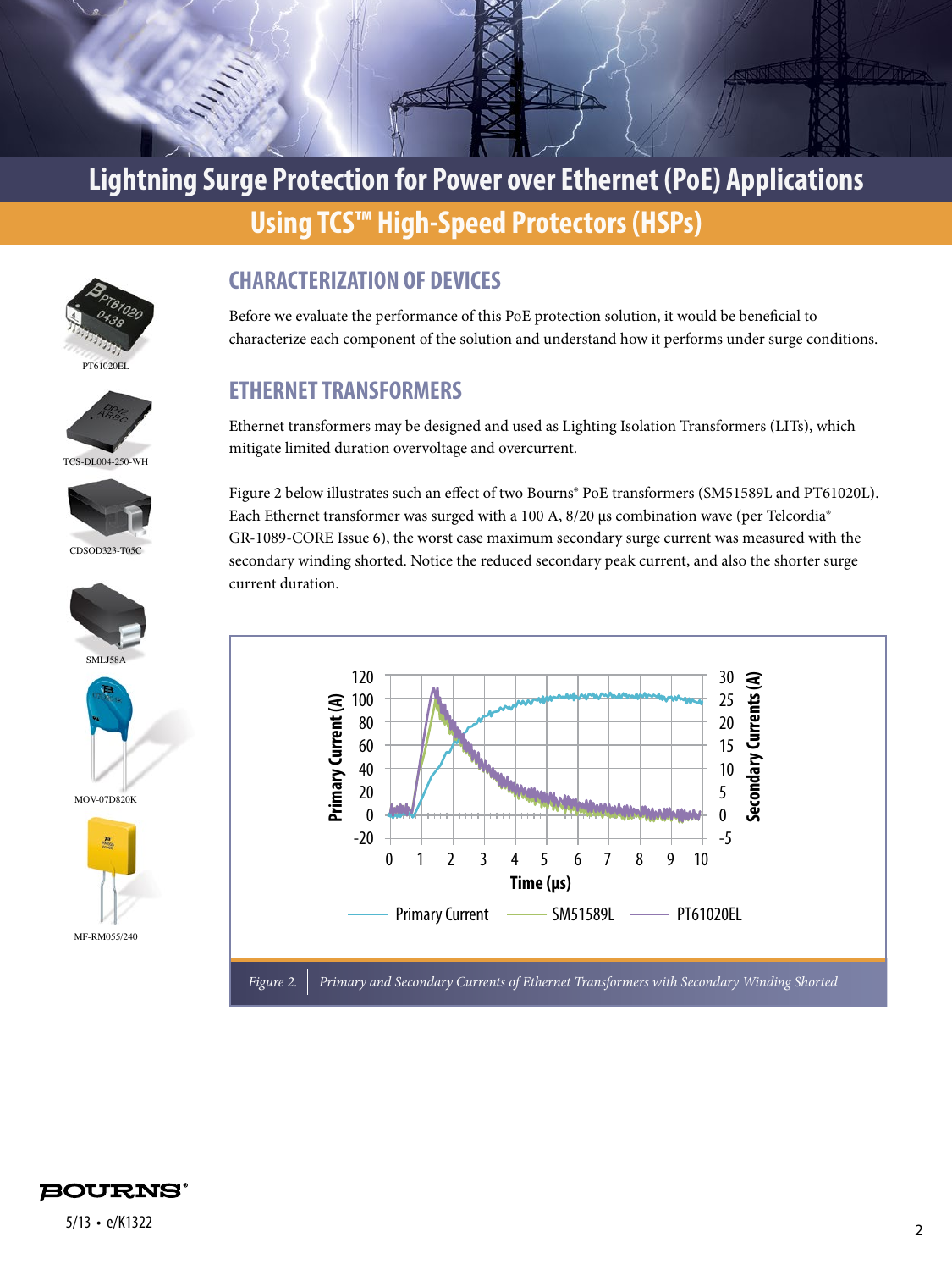





TCS-DL004-250-WH



CDSOD323-T05C





MOV-07D820K



#### **ETHERNET TRANSFORMERS** *(Continued)*

Figure 3 below further illustrates the surge mitigating capabilities of the Bourns® Model PT61020EL transformer. This PoE transformer was surged with a 100 A, 8/20 μs combination wave (per Telcordia GR-1089-CORE Issue 6), a 1.5 kV, 10/700 μs voltage surge (per ITU-T K.44) and a 4 kV, 10/700 μs voltage surge (per ITU-T K.44). The worst-case, maximum secondary surge currents were measured with the secondary winding shorted. Notice the reduced secondary peak currents and also the shorter surge current durations.

In the TCS™ HSP solution proposed in figure 1, the PT61020EL transformer isolates longitudinal surges and mitigates transverse surges, reducing the requirements on the secondary-side solution that are needed to protect the Ethernet transceiver.



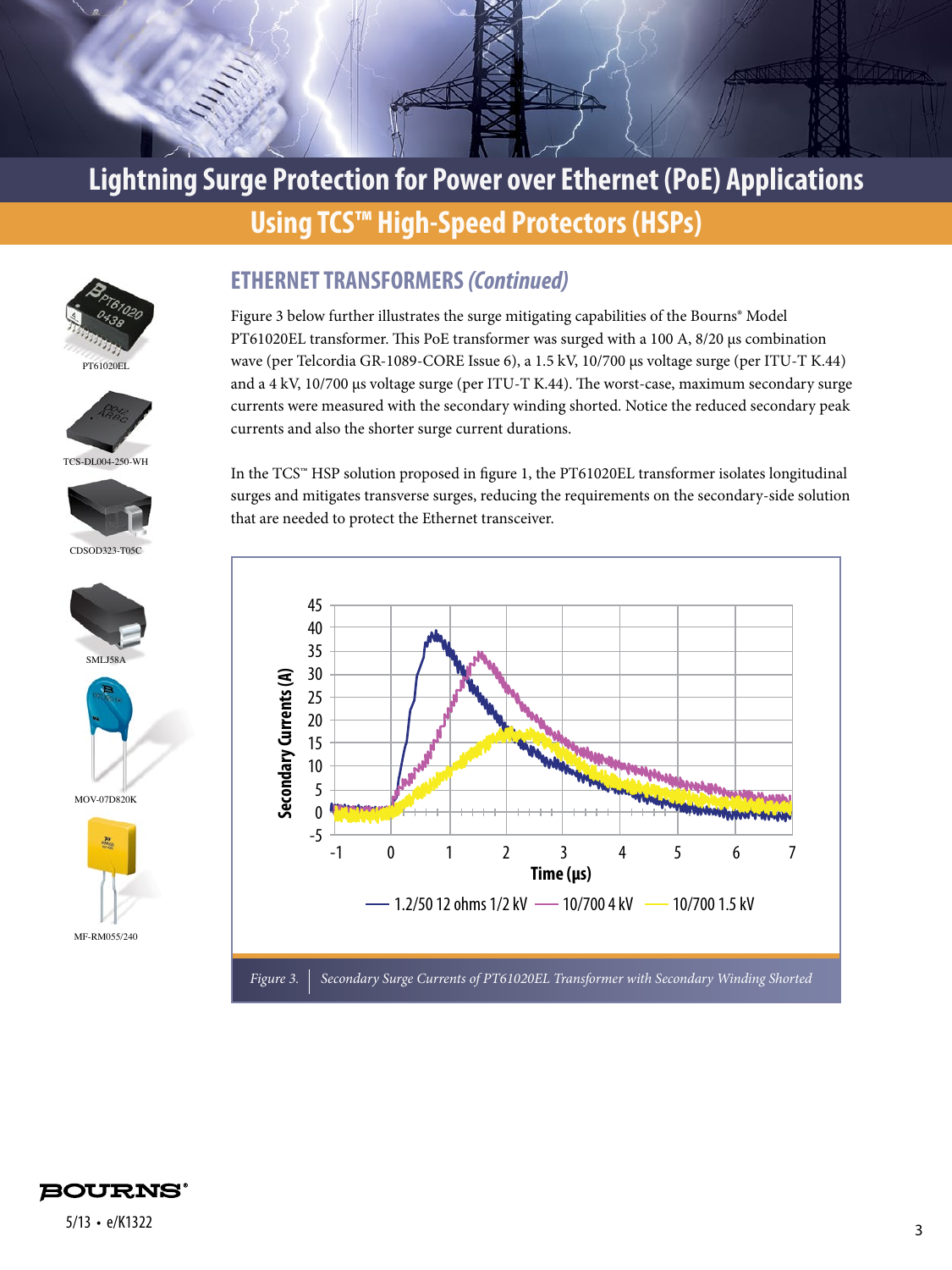



TCS-DL004-250-WH

CDSOD323-T05C

**SML158** 

MOV-07D820K

 $\mathbf{a}$ 

MF-RM055/240

#### **TCS™ High-Speed Protectors**

The new family of TCS™ HSP devices is comprised of low resistance, fast response current limiters that provide excellent protection for low-voltage communication circuits. See Reference [1] for additional information.



Figure 4 above illustrates the TCS™ HSP V-I curve. Notice that the TCS™ HSP has a foldback characteristic; the current folds back after the device is triggered and then slowly increases as the voltage across the device rises. This is analogous to how the clamp voltage of a TVS diode increases as the current through the device increases. Similarly, the TCS™ HSP is limited by its peak impulse voltage withstand V<sub>imp</sub>, which would be the duality of a TVS diode peak pulse current I<sub>PP</sub>.

In the solution proposed in figure 1, the Ethernet transceiver is well protected by the current limiting characteristic of the TCS™ HSP, regardless of the severity of lightning surge. The TCS™ HSP will limit the current into or out of the transceiver while the TVS diode shunts the remainder of the transformer's secondary current.

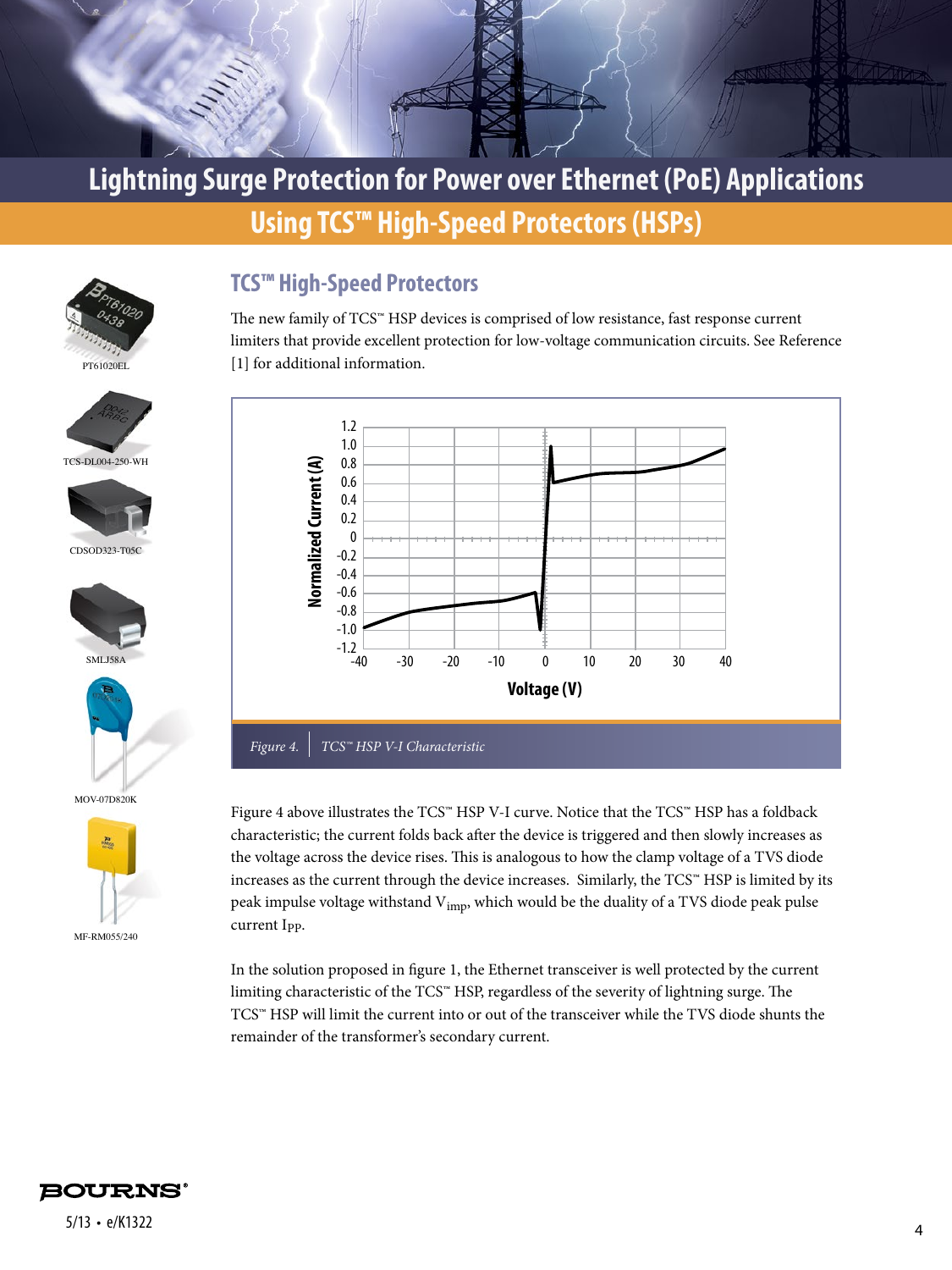



**Clamping Diodes**

The Bourns® Model CDSOD323-T05C and CDSOT23-S2004, along with a generic Model BAV99 diode were characterized in the "Lightning Protection for Gigabit Ethernet (GbE) Application Note". Reproduced below in figure 5, the clamping voltage V<sub>clamp</sub> is plotted against the transformer's secondary surge current I<sub>P</sub> through each diode, when a 100 A,  $8/20 \,\mu s$ combination wave is applied on the primary winding of the transformer. It is clear that the TVS diode CDSOD323-T05C has the lowest dynamic resistance.



In the TCS™ HSP solution proposed in figure 1, TVS diodes are used to ensure that the voltage on the lines during surge do not exceed the peak impulse voltage withstand  $V_{\text{imp}}$  of the TCS™ HSP.













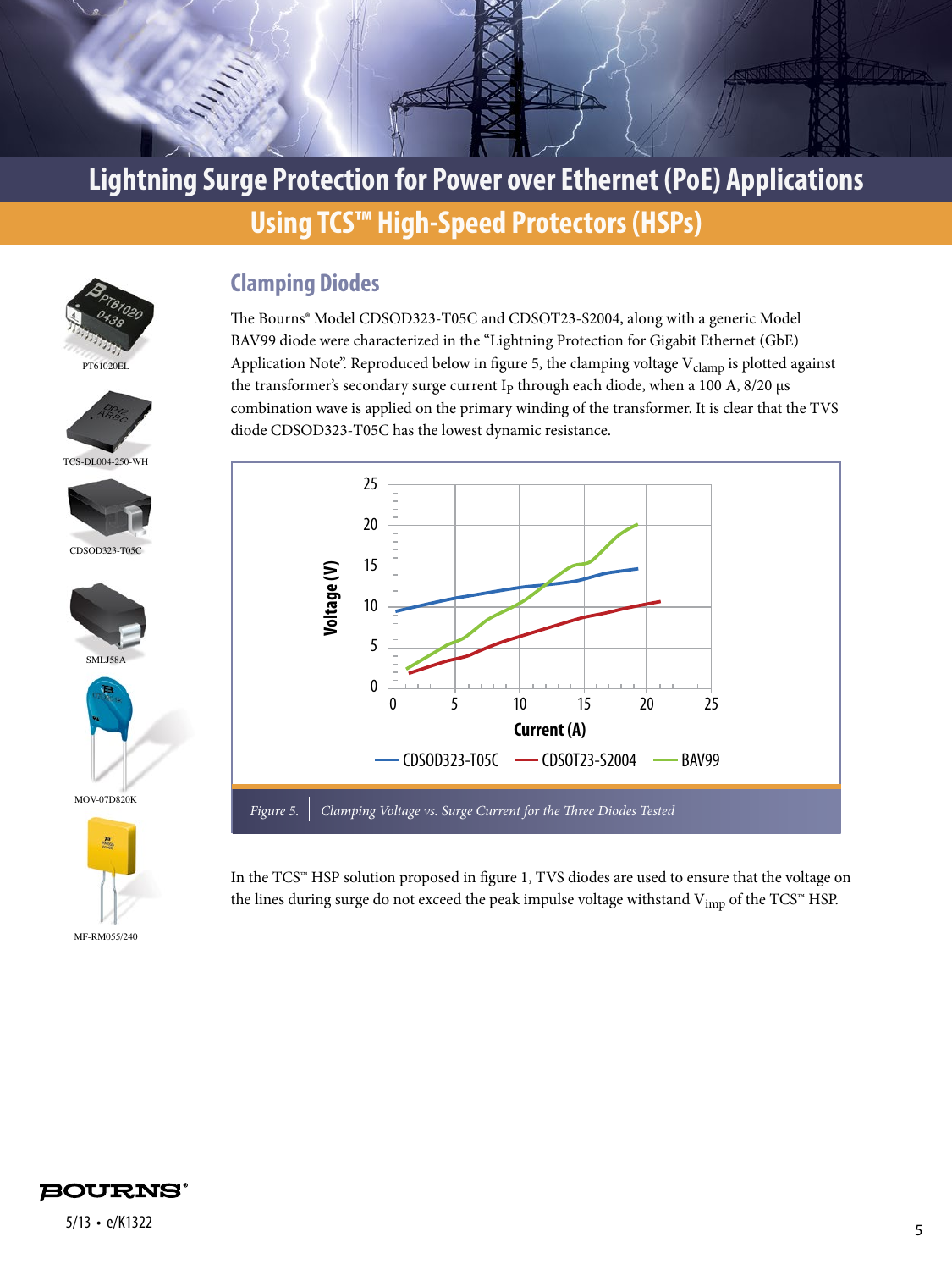





TCS-DL004-250-WH









MOV-07D820K



#### **Metal Oxide Varistors (MOVs) – PoE Power Lines**

Bourns® Model MOV-07D820K Metal Oxide Varistor (MOV) was chosen to clamp the voltage on the PoE power lines, so as not to interrupt the operation of PSE/PD during surge events. A shunting type protector is suitable only when power-cycling is expected and acceptable. Shown in figure 6, the MOV-07D820K MOV has a typical V<sub>clamp</sub> around 150 V during a 4 kV, 10/700 μs voltage surge.



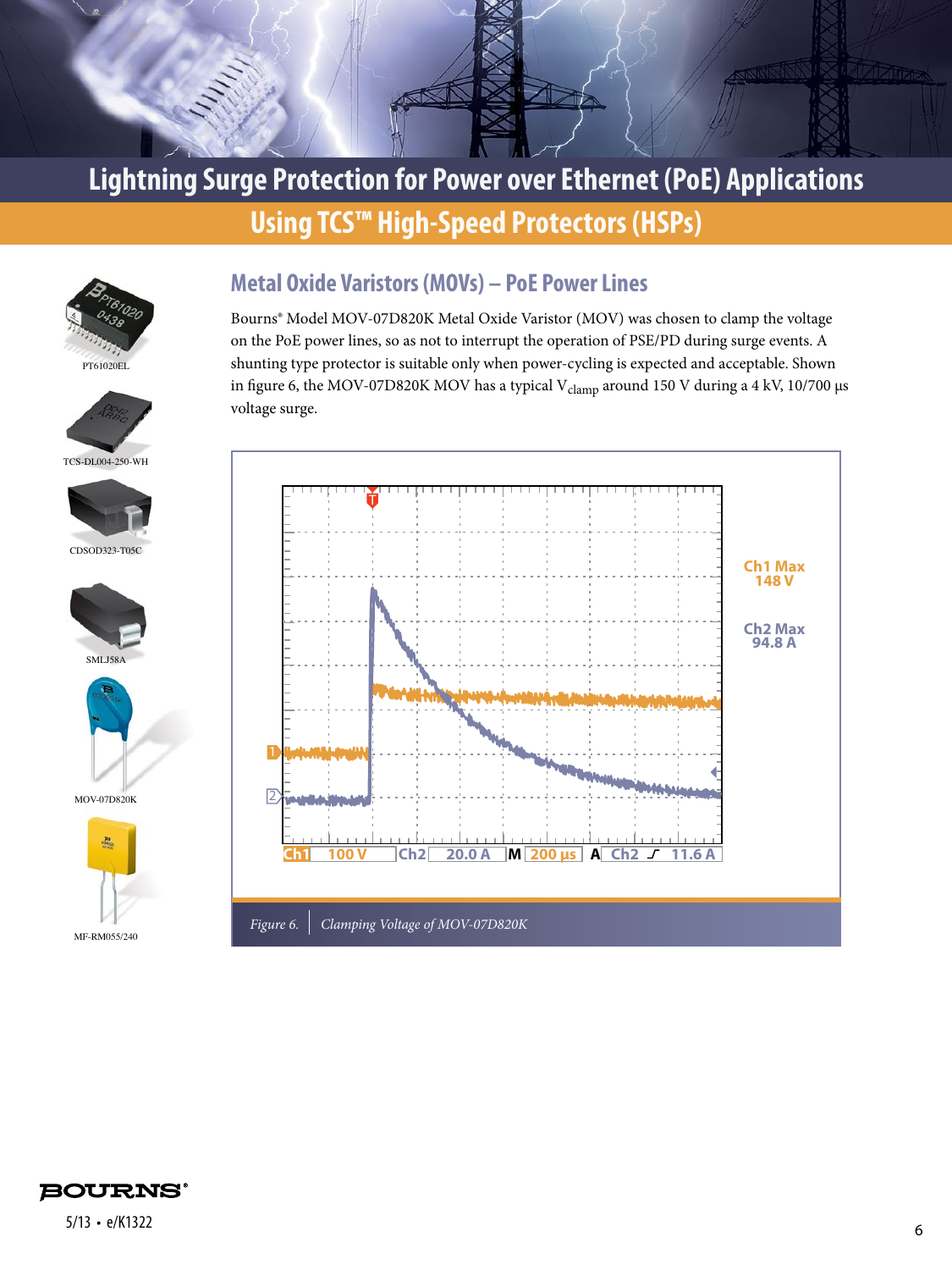





TCS-DL004-250-WH



CDSOD323-T05C











#### **TVS Diodes – PoE Power Line**

Where a lower clamping voltage on the input to the PoE DC/DC converter is desired, MOVs may be stacked in parallel to lower the effective dynamic resistance, hence clamping voltage. Alternatively, TVS diodes offer lower dynamic resistance than MOVs. TVS diodes can also be stacked in parallel to lower the effective dynamic resistance.

TVS diode(s) may be used in parallel with MOV(s) as another method of improving clamping performance, such as when the TVS diode's peak pulse current (IPP) is insufficient to meet the expected surge currents. It is recommended that coordinated impedance be placed between the TVS diode(s) and the MOV(s).



In the TCS™ HSP solution proposed in figure 1, the Bourns® Model SMLJ58A TVS diode is used in parallel with the Bourns® Model MOV-07D820K MOV to ensure that the clamping voltage on the PoE power lines is within 100 V as illustrated in figure 7, during a 4 kV, 10/700 μs voltage surge.

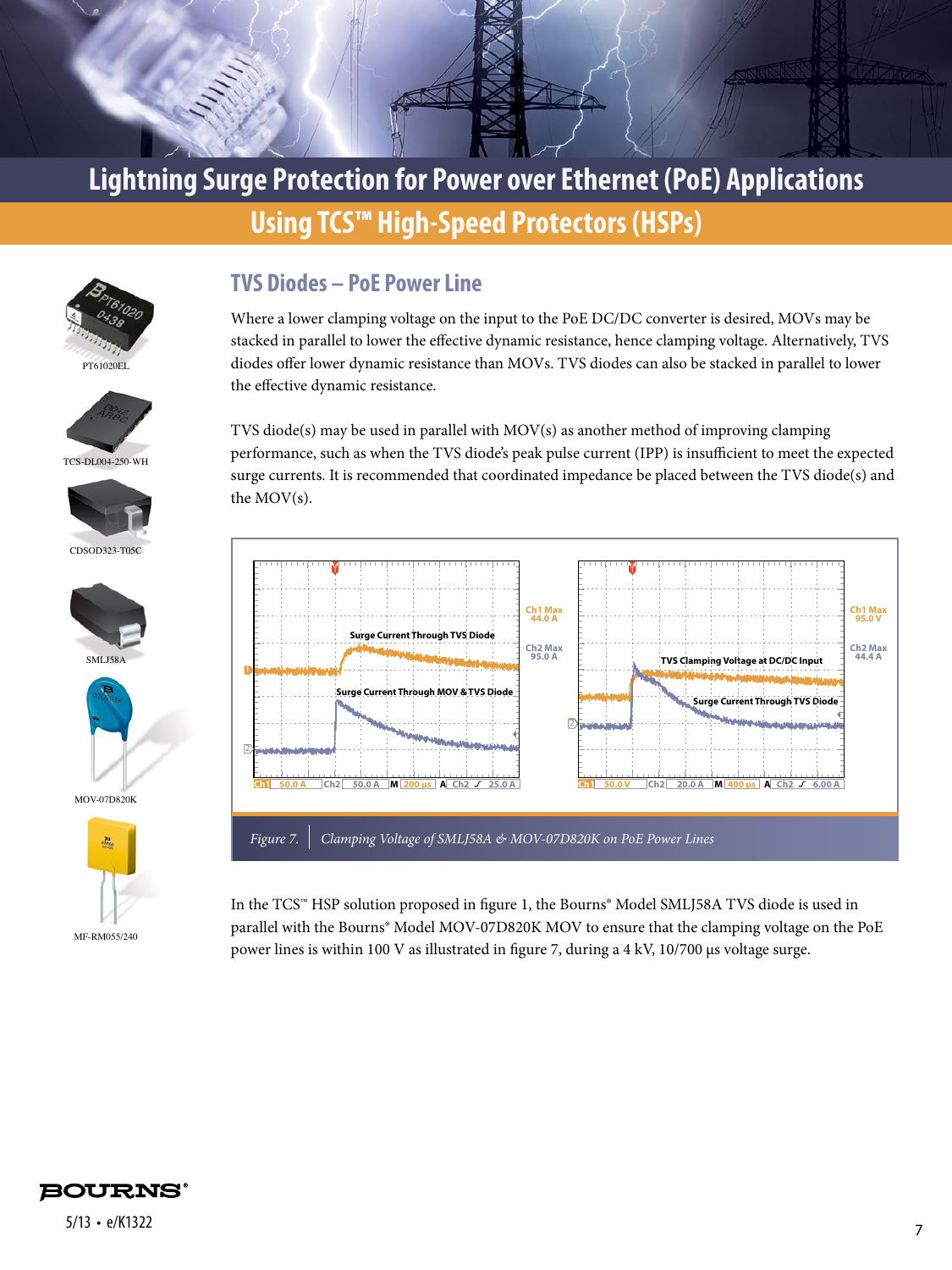

## **Lightning Surge Protection for Power over Ethernet (PoE) Applications**

## **Using TCS™ High-Speed Protectors (HSPs)**





TCS-DL004-250-WH



CDSOD323-T05C





MOV-07D820K



#### **Multifuse® PPTC Resettable Fuses**

Where an AC power fault is expected, resettable fuses are preferred for a low cost Criteria A-compliant solution (per ITU-T K.44). The Bourns® Model MF-RM055/240 PPTC resettable fuse was chosen to allow for Class 3 implementation (per IEEE 802.3afTM), taking into consideration a maximum ambient temperature of 85 ˚C typically required of industrial applications. This would naturally conform to the maximum 400 mA current limit specified as well.

Where a Powered Device (PD) implementation of lower power classification is required, Bourns® Multifuse® PPTC Resettable Fuses offer a lower current trip limit (I<sub>trip</sub>), making them an ideal solution without impacting the AC power fault protection. Figure 8 illustrates the various models available and corresponding trip currents at 23 ˚C.



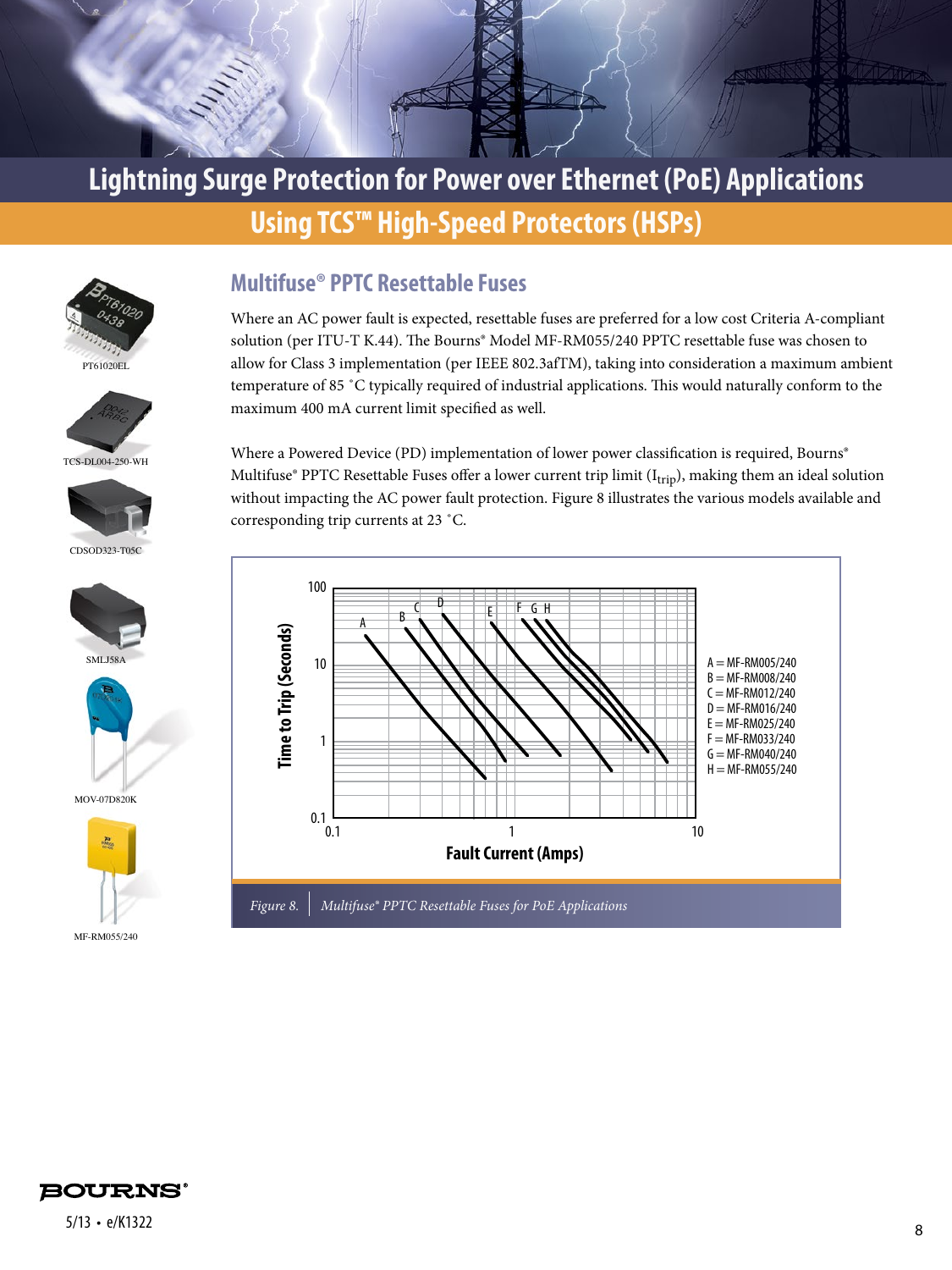





TCS-DL004-250-WH



CDSOD323-T05C





MOV-07D820K



**Summary of Component Evaluation**

While the TCS™ HSP protects the Ethernet transceiver by ensuring that surge currents to the Ethernet transceiver will be limited, the proper selection of the PoE transformer and clamping diodes ensures the overall performance and integrity of the complete TCS™ HSP solution.

A MOV, a TVS diode, or a combination of both devices clamps the PoE power line voltage during surges to prevent damage to the PoE isolated DC/DC converter. Where AC power fault protection is required, Multifuse® PPTC Resettable Fuses are chosen for the applicable power classification and placed on each powered line.

Where less harsh surges are expected, the TCS™ HSP solution may be varied by choosing less robust PoE transformers and clamping diodes/TVS diodes/MOVs of higher dynamic resistances.

#### **Surge and AC Power Fault Tests**

A summary of the tests performed on the TCS™ HSP solution proposed in figure 1 is shown below in table 1. The protection afforded by the TCS™ HSP solution is quite dramatic; it reduced the energy into the PHY to a couple of microjoules (~90 % improvement over conventional solutions), regardless of surge or AC power fault applied within rated limits.

The effectiveness of the TCS™ HSP solution proposed in figure 1 enables designers to consider the variation in robustness of Ethernet transceivers.

| Clamping Voltage of SMLJ58A & MOV-07D820K on PoE Power Lines<br>Table 1.                                     |                                                            |                                    |                                              |  |  |
|--------------------------------------------------------------------------------------------------------------|------------------------------------------------------------|------------------------------------|----------------------------------------------|--|--|
| <b>Test Description</b>                                                                                      | <b>Typical Differential</b><br><b>Input Voltage at PHY</b> | <b>Typical Current</b><br>into PHY | <b>Approximate Energy</b><br><b>into PHY</b> |  |  |
| 1.5 kV, 10/700 µs voltage surge<br>per ITU-T K.44 A.6.1-1 (a and b)                                          | < 6V                                                       | $<$ 300 mA                         | $3 \mu$                                      |  |  |
| 4 kV, 10/700 µs voltage surge<br>per ITU-T K.44 A.6.1-1 (a and b)                                            | < 6V                                                       | $<$ 300 mA                         | 4μJ                                          |  |  |
| 240 V <sub>ac</sub> , 60 Hz, 15 min.<br>$R = 10, 20, 40, 80, 160 \Omega$<br>per ITU-T K.44 A.6.1-1 (a and b) | < 6V                                                       | $<$ 300 mA<br>(Worst-Case Maximum) |                                              |  |  |

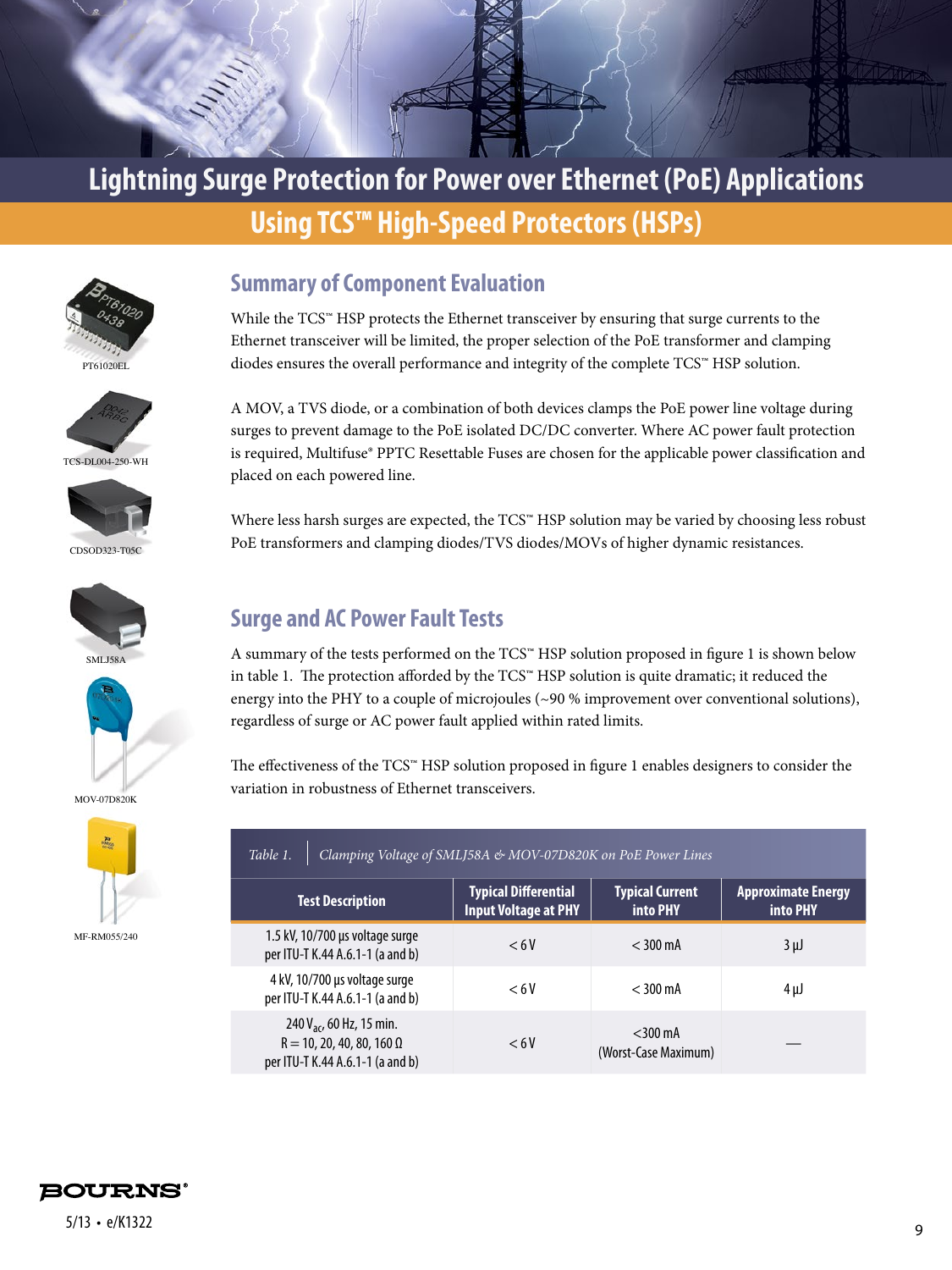



TCS-DL004-250-WH









MOV-07D820K



#### **Lightning Surge – 1.5 kV, 10/700 μs Voltage Surge**

Figure 9 below illustrates the robustness of the TCS™ HSP solution proposed in figure 1. Despite the 37.5 A primary winding surge current in the Ethernet transformer applied by the 1.5 kV, 10/700 μs voltage surge, causing up to 20 A of secondary winding surge current (as shown in figure 3), the TCS™ HSP immediately limits this to  $\sim$  250 mA entering the Ethernet transceiver.

In other words, the TCS™ HSP solution would work to prevent surge currents from damaging the Ethernet transceiver under the tested conditions.



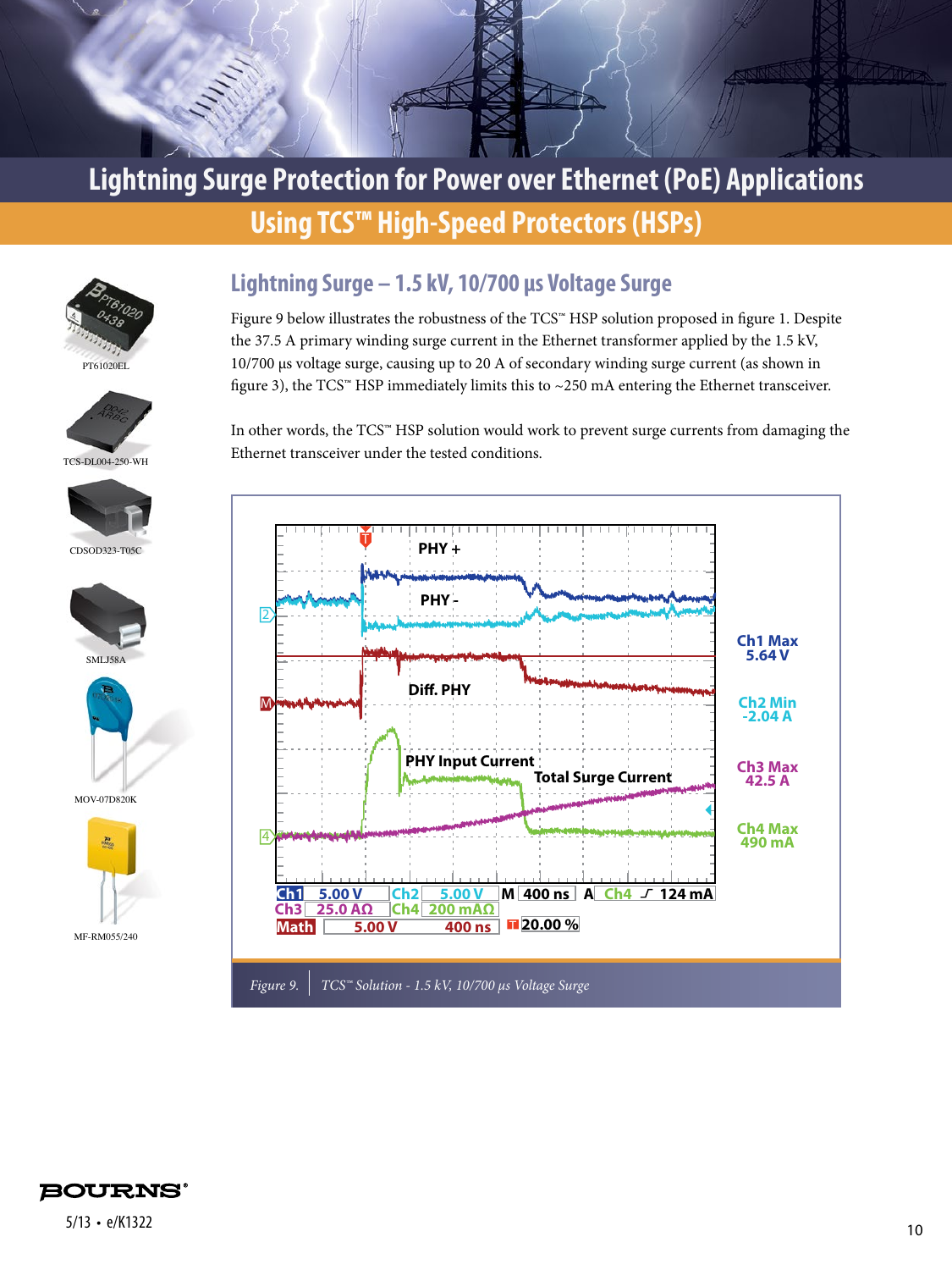





Figure 10 below illustrates the robustness of the TCS™ HSP solution proposed in figure 1. Despite the higher 100 A primary winding surge current in the Ethernet transformer applied by the 4 kV, 10/700 μs voltage surge, the TCS<sup>™</sup> HSP again immediately limits this to ~250 mA entering the Ethernet transceiver. The TCS™ HSP solution holds the stress on the PHY relatively constant even if higher surge levels are applied.





TCS-DL004-250-WH



CDSOD323-T05C









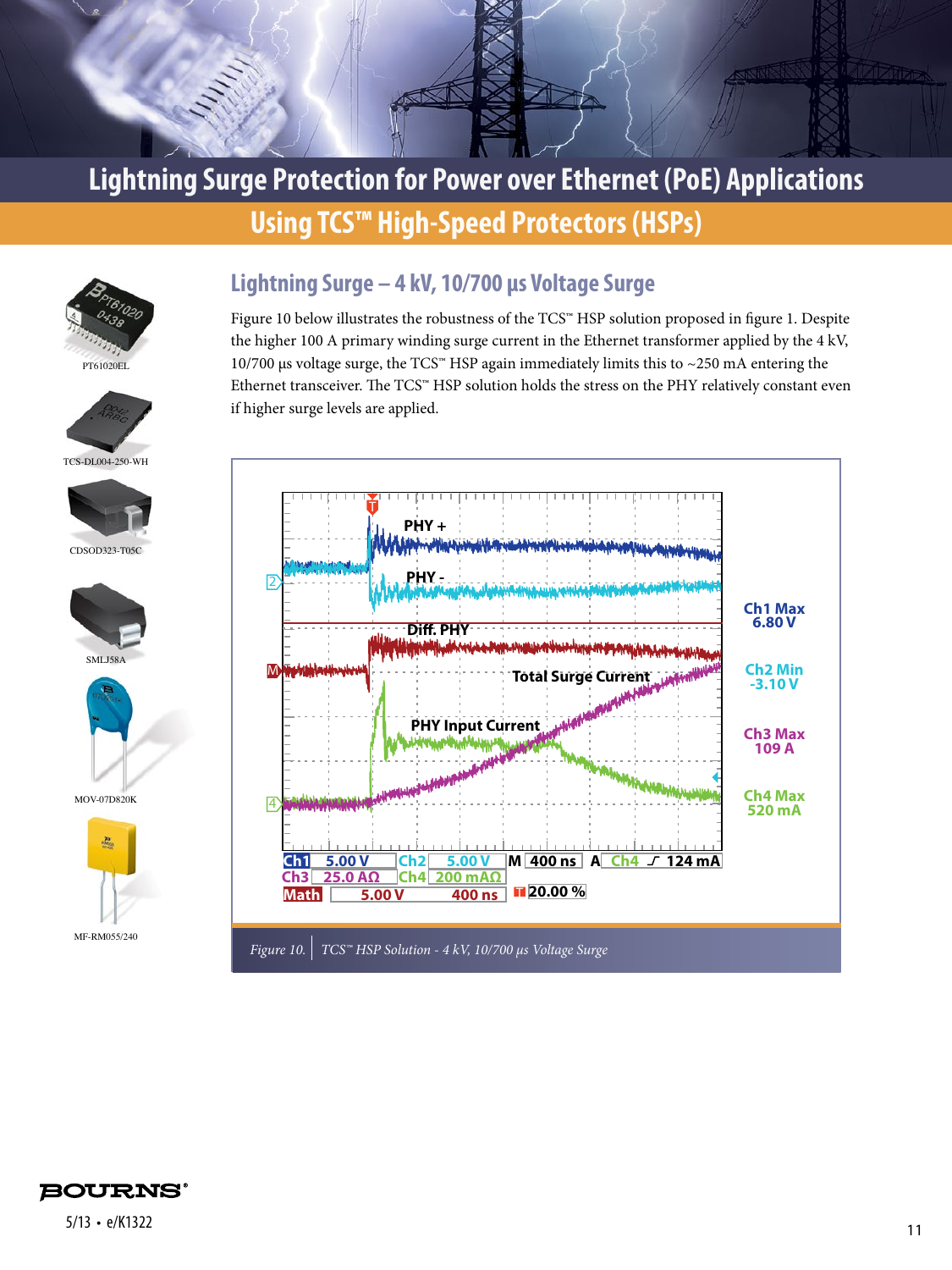





TCS-DL004-250-WH



CDSOD323-T05C





MOV-07D820K



#### **AC Power Fault – 230 Vac 60 Hz, 15 Min.**

Table 2 summarizes the performance of the added Bourns® Multifuse® PPTC MF-RM055/240 under various AC power fault conditions. Larger fault currents trip the Multifuse® PPTC resettable fuses faster, tending to reduce the stress on the primary windings of the Ethernet transformer.

The Ethernet transformer PT61020EL in the TCS™ HSP solution proposed in figure 1 has been chosen to withstand the worst-case scenario occurring between 0.55 A and 1.25 A (Ibold and Itrip of MF-RM055/240, respectively) where the typical time to trip is expected to exceed 30 seconds or possibly the entire 15 minute test.

| Summary of AC Power Fault Test Results<br>Table 2.                                     |                              |                             |                                                                      |  |  |
|----------------------------------------------------------------------------------------|------------------------------|-----------------------------|----------------------------------------------------------------------|--|--|
| <b>Test Description</b><br>240 Vac, 60 Hz, 15 Min.<br>per ITU-T K.44 A.6.1-1 (a and b) | <b>Typical Fault Current</b> | <b>Typical Time to Trip</b> | <b>Approximate</b><br><b>Transformer Power</b><br><b>Dissipation</b> |  |  |
| $R = 10 \Omega$                                                                        | 24 A <sub>ac</sub>           | $\sim$ 80 ms                | $41.47$ J                                                            |  |  |
| $R = 20 \Omega$                                                                        | 12 $A_{ac}$                  | $\sim$ 160 ms               | 20.73J                                                               |  |  |
| $R = 40 \Omega$                                                                        | $6A_{ac}$                    | $\sim$ 800 ms               | $25.92$ J                                                            |  |  |
| $R = 80 \Omega$                                                                        | $3A_{ac}$                    | $\sim$ 3 s                  | $24.3$ J                                                             |  |  |
| $R = 160 \Omega$                                                                       | 1.5 $A_{ac}$                 | $\sim$ 30 s                 | $60.75$ J                                                            |  |  |
| $R = 300 \Omega$                                                                       | $0.8 A_{ac}$                 | $\sim$ 120 s                | $69.12$ J                                                            |  |  |
| $R = 600 \Omega$                                                                       | $0.4 A_{\text{ac}}$          |                             | $129.6$ J                                                            |  |  |
| $R = 10000$                                                                            | $0.24 A_{ac}$                |                             | $46.65$ J                                                            |  |  |

For example, when R = 600  $\Omega$ , the corresponding fault current of 0.4  $A_{ac}$  is below the maximum operating current of a Class 3 implementation (per IEEE 802.3af). By design, the MF-RM055/240 used in the TCS™ HSP solution proposed in figure 1 will not trip. Hence, the primary windings of the transformer must be rated to handle this level of current, making the PT61020EL transformer a good choice.

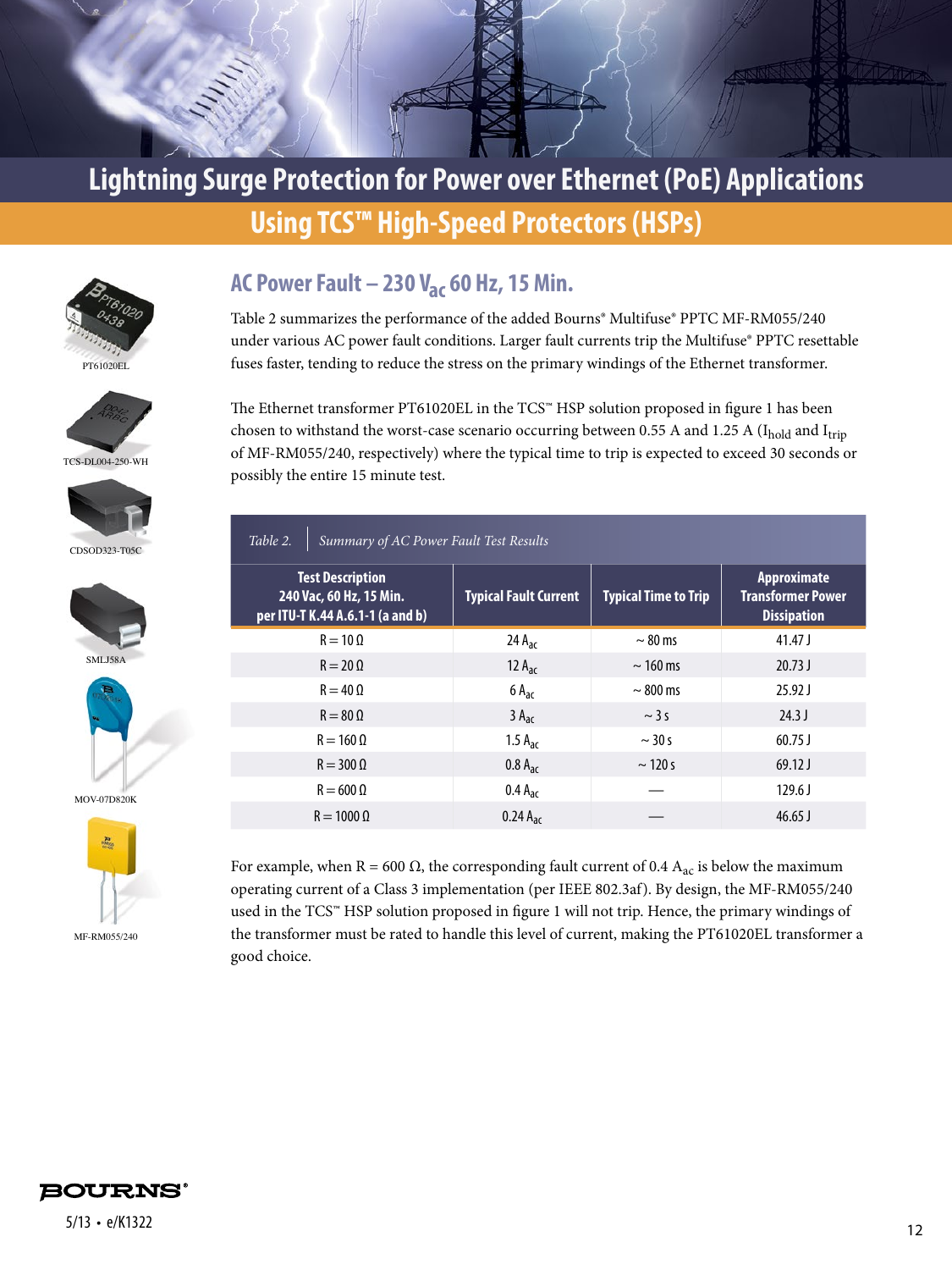















MOV-07D820K



## **AC Power Fault – 230 Vac 60 Hz, 15 Min.** *(Continued)*

Due to the low frequency nature of an AC power fault, an insignificant secondary fault current is induced. As long as the primary windings of the Ethernet transformer can withstand the fault currents prior to the Multifuse® PPTC resettable fuse tripping, the TCS™ HSP solution proposed in figure 1 will offer robust protection against an AC power fault as shown in figures 11 and 12 below.





**BOURNS®**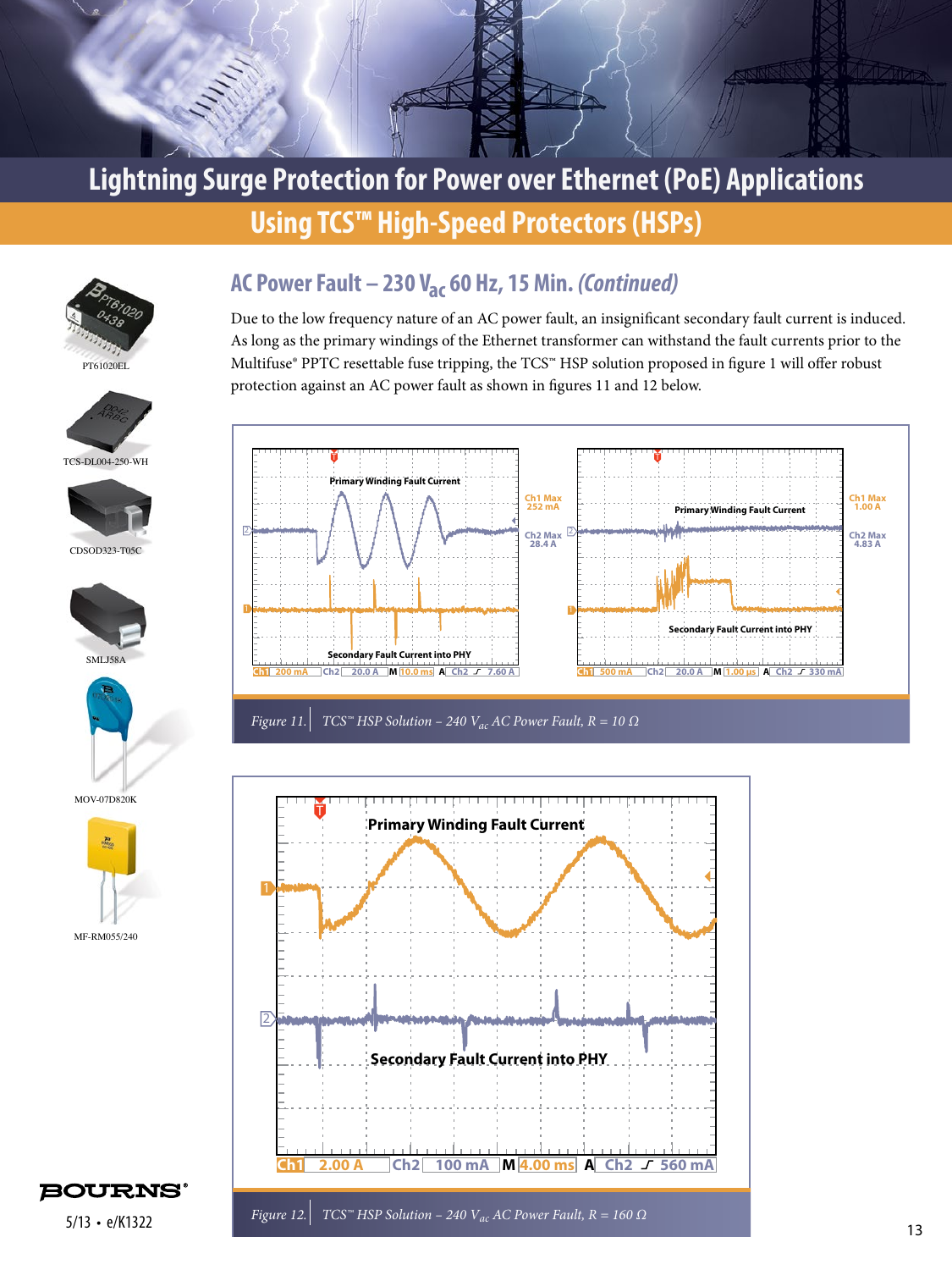



**820.3-2008 Template and Amplitude Tests**

Complete IEEE 802.3 signal template and amplitude tests were conducted on the TCS™ HSP solution proposed in figure 1. Table 3 summarizes some of the test results. It can be seen that the addition of a TCS™ HSP had minimal impact on the quality of the test signal.

# TCS-DL004-250-WH





CDSOD323-T05C





MOV-07D820K



#### *Table 3. Summary of 802.3 Test Results*

| <b>Test</b>                         | <b>Specification</b><br>Range | <b>Baseline</b><br><b>Measured Value</b> | <b>Bourns® TCS™ HSP</b><br>Solution w/o Multifuse®<br><b>PPTC Measured Value</b> | <b>Bourns<sup>®</sup> TCS™ HSP</b><br><b>Solution with</b><br><b>Multifuse<sup>®</sup> PPTC</b><br><b>Measured Value</b> |
|-------------------------------------|-------------------------------|------------------------------------------|----------------------------------------------------------------------------------|--------------------------------------------------------------------------------------------------------------------------|
| Template<br><b>Test Point A</b>     | Fit the Template              | Pass                                     | Pass                                                                             | Pass                                                                                                                     |
| Template<br><b>Test Point B</b>     | Fit the Template              | Pass                                     | Pass                                                                             | Pass                                                                                                                     |
| Template<br>Test Point C            | Fit the Template              | Pass                                     | Pass                                                                             | Pass                                                                                                                     |
| Template<br><b>Test Point D</b>     | Fit the Template              | Pass                                     | Pass                                                                             | Pass                                                                                                                     |
| Template<br><b>Test Point F</b>     | Fit the Template              | Pass                                     | Pass                                                                             | Pass                                                                                                                     |
| Template<br><b>Test Point H</b>     | Fit the Template              | Pass                                     | Pass                                                                             | Pass                                                                                                                     |
| Peak Voltage<br>Point A             | 670 mV to 820 mV              | 696.9 mV                                 | 690.0 mV<br>$(-6.9 \text{ mV} / -0.09 \text{ dB})$                               | 678.3 mV<br>$(-18.6$ mV / $-0.24$ dB)                                                                                    |
| Peak Voltage<br>Point B             | 670 mV to 820 mV              | 696.9 mV                                 | 690.4 mV<br>$(-5.6$ mV / -0.07 dB)                                               | 677.9 mV<br>$(-18.1 \text{ mV} / -0.23 \text{ dB})$                                                                      |
| % Diff A and B                      | $< 1\%$                       | 0.14%                                    | 0.07%                                                                            | Point B                                                                                                                  |
| Peak Voltage %<br>Diff <sub>C</sub> | $< 2\%$                       | 0.81%                                    | 0.61%                                                                            | Point B                                                                                                                  |
| Peak Voltage %<br>Diff D            | $< 2\%$                       | 0.11%                                    | 0.09%                                                                            | Point B                                                                                                                  |

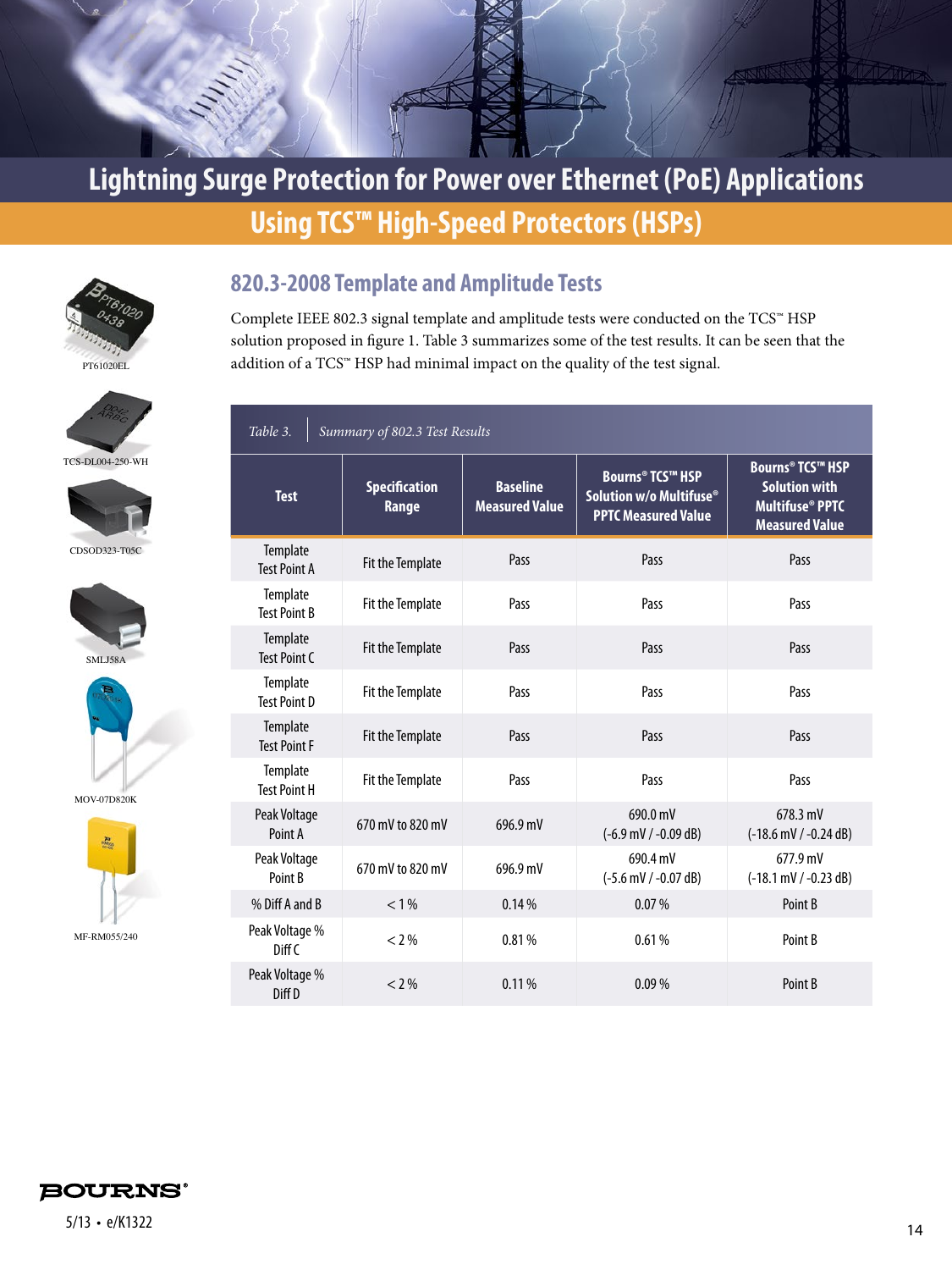





The TCS™ HSP solution offers superior protection while not compromising signal integrity in any significant way. Even the addition of Multifuse® PPTC resettable fuses on the line-side of the Ethernet transformer does not impact signal integrity in any significant way. Figures 13 through 15 illustrate this.





TCS-DL004-250-WH



CDSOD323-T05C





MOV-07D820K



*Figure 15. Template Measurement (TCS-DL004-250-WH and MF-RM055/240) IEEE Std 802.3ab, Sec 40.6.1.2.3: 1000Base-T Differential Output Template Point A*  **5.0 ns/div -8.81 ns 20.0 GS/s IT 10.0 ps/pt**  $C4$  / 500 mV



 $5/13 \cdot e/K1322$  and the contraction of the contraction of  $y$  and  $y$  and  $y$  and  $y$  and  $y$  and  $y$  and  $y$  and  $y$  and  $y$  and  $y$  and  $y$  and  $y$  and  $y$  and  $y$  and  $y$  and  $y$  and  $y$  and  $y$  and  $y$  and  $y$  and  $y$